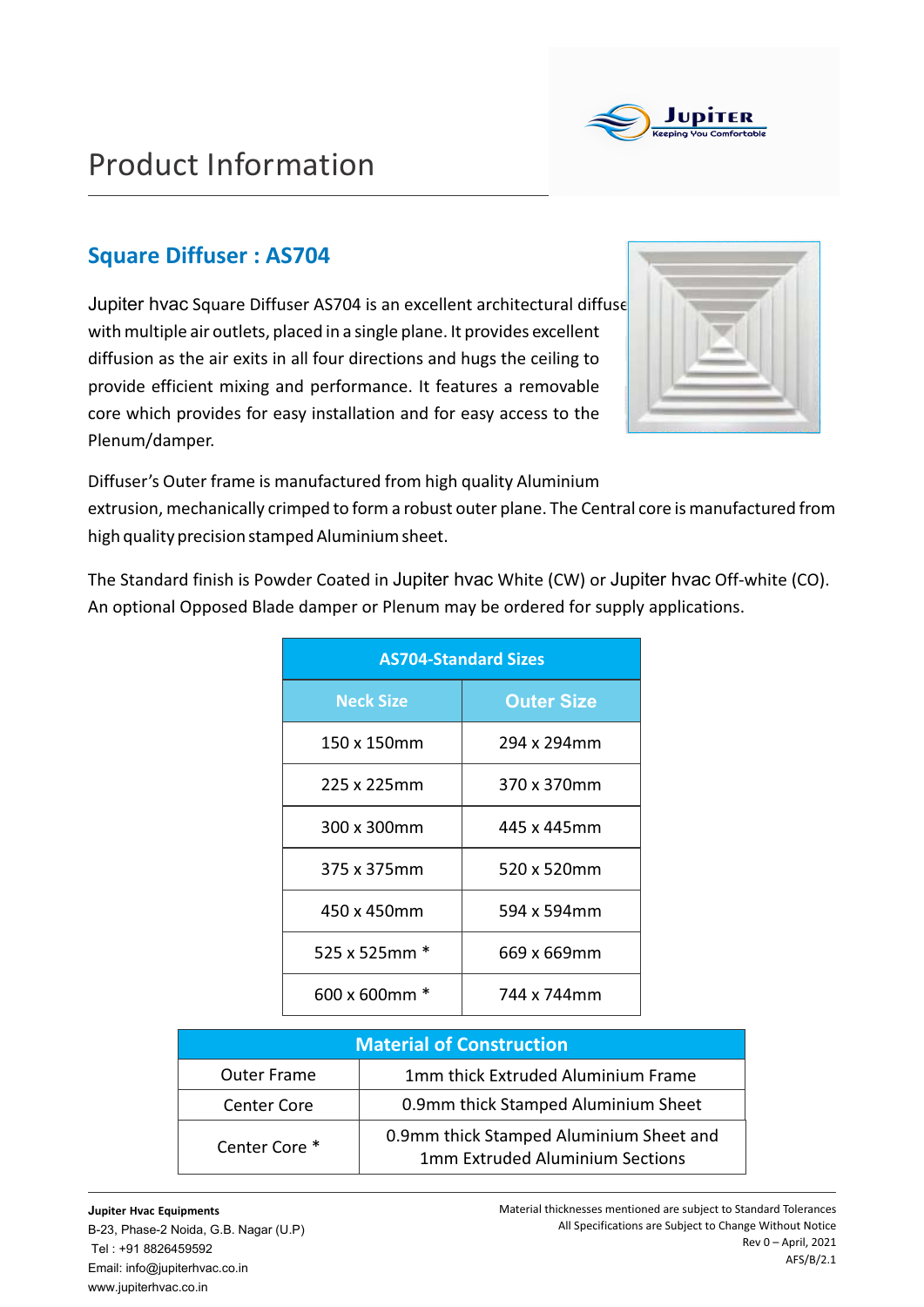

# Product Information



#### **Optional Opposed Blade Volume Control Dampers**

| <b>Damper Model</b>           | <b>OBD-AL-MF</b>   | <b>OBD-AL-BF</b>          | <b>OBD-MS-BL</b>           |  |  |  |
|-------------------------------|--------------------|---------------------------|----------------------------|--|--|--|
| <b>FINISH</b>                 | <b>MILL FINISH</b> | <b>BLACK BLADES</b>       | <b>BLACK BLADES</b>        |  |  |  |
| <b>TOP &amp; BOTTOM FRAME</b> |                    | 1.15mm Extruded Aluminium | 0.8mm Mild Steel           |  |  |  |
| <b>SIDE FRAME</b>             |                    | 1.0mm Extruded Aluminium  | 0.8mm Mild Steel           |  |  |  |
| <b>BLADES</b>                 |                    | 1.0mm Extruded Aluminium  | 0.6mm (0.3 x 2) Mild Steel |  |  |  |
| <b>BLADE MOVEMENT STRIP</b>   |                    | 1.0mm Extruded Aluminium  | 1.5mm Mild Steel           |  |  |  |

#### **Diffuser with Neck Mounted Opposed Blade Damper**



#### **Adjustment of the Opposed Blade Damper can be made from the Room Side by removing the Diffuser Core**



**Jupiter Hvac Equipments** B-23, Phase-2 Noida, G.B. Nagar (U.P) Tel : +91 8826459592 Email: info@jupiterhvac.co.in www.jupiterhvac.co.in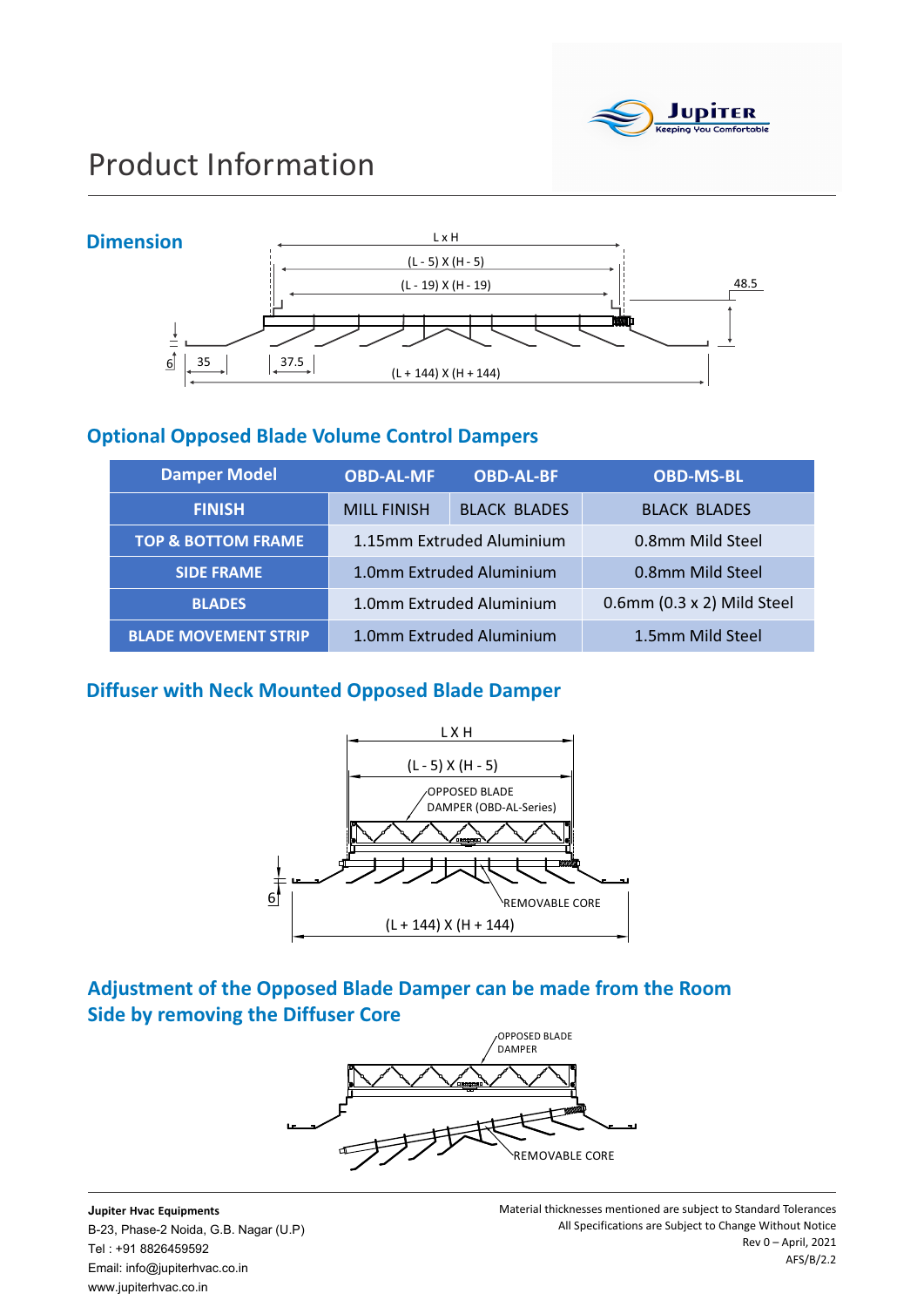

# Product Information

For best results, a factory made optional plenum must be used. Plenum Box made with 24Ga GI, will be supplied with or without 6mm Close cell Nitrile Rubber Insulation, as required (Other optional insulation types/thickness available)

### **Plenum with Top Inlet**



**DIMENSIONS** S. No. 1  $\overline{2}$ 3 4 5 6 7 Nom Size 150 x 150 225 x 225 300 x 300 375 x 375 450 x 450 525 x 525 600 x 600 A 150 225 300 375 450 525 600 ØC 124 159 199 249 314 354 399

**\* ØC is centered on AxA** 

## **Plenum with Side Inlet**



| <b>DIMENSIONS</b> |           |     |     |     |  |  |  |  |  |
|-------------------|-----------|-----|-----|-----|--|--|--|--|--|
| S. No.            | Nom Size  | А   | В   | ØС  |  |  |  |  |  |
| 1                 | 150 x 150 | 150 | 239 | 124 |  |  |  |  |  |
| 2                 | 225 x 225 | 225 | 274 | 159 |  |  |  |  |  |
| 3                 | 300 x 300 | 300 | 314 | 199 |  |  |  |  |  |
| 4                 | 375 x 375 | 375 | 364 | 249 |  |  |  |  |  |
| 5                 | 450 x 450 | 450 | 429 | 314 |  |  |  |  |  |
| 6                 | 525 x 525 | 525 | 469 | 354 |  |  |  |  |  |
| 7                 | 600 x 600 | 600 | 514 | 399 |  |  |  |  |  |

### **Specification**

Square Ceiling Diffuser is made of 1mm Extruded Aluminium frame and precision formed Aluminium central core of 0.9mm thickness duly powder coated. The Diffuser Frame sits flush on the ceiling T or mounting frame so as to provide efficient mixing and performance. The Multiple air outlets are arranged in a single plane to form a removable Core to provide excellent diffusion as the air exits the diffuser.

The removable core provides easy access to the plenum/damper. The Core is secured with a safety cord to prevent it from falling while damper adjustments and regular maintenance is being done.

An optional opposed blade damper of Aluminium or steel construction can be mounted on the diffuser neck. Optional Plenum Box is supplied with or without 6mm Close Cell Nitrile Rubber Insulation.

The Standard finish is Powder Coated in jupiter hvac White (CW) or Jupiter hvac Off-white (CO).